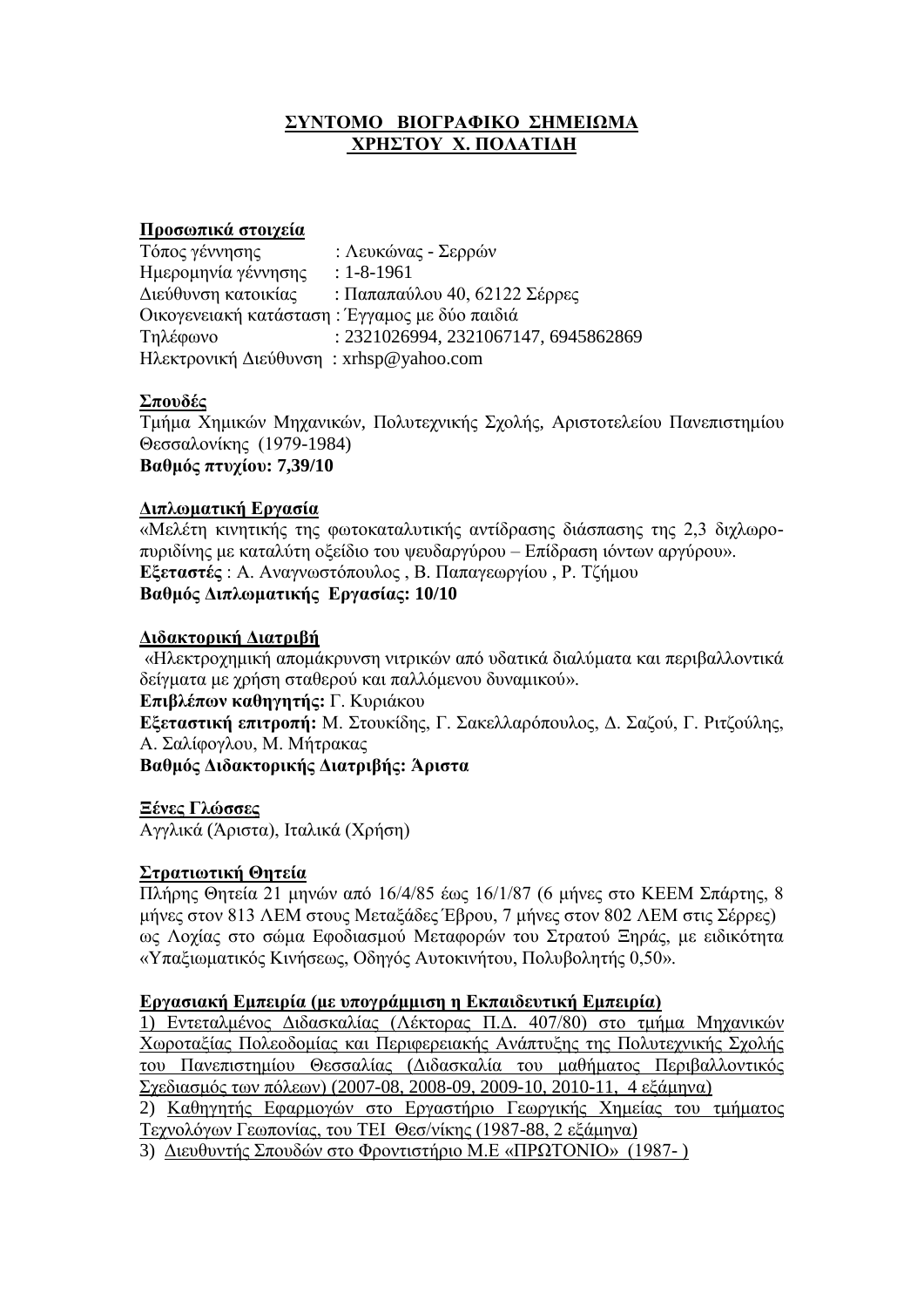4) Επιστημονικός Συνεργάτης στο Τμήμα Μηχανολογίας του ΤΕΙ Σερρών (Διδασκαλία του μαθήματος Ασφάλεια Εργασίας και Προστασία Περιβάλλοντος)  $(2008-09, 2009-10, 2011-12, 4 \varepsilon \xi \alpha \mu \eta \nu \alpha)$ 

5) Εργαστηριακός Συνεργάτης στο Τμήμα Μηχανολογίας του ΤΕΙ Σερρών (Διδασκαλία του εργαστ. Εισαγωγή στην Επιστήμη των Υλικών) (08-09, 2 εξάμηνα)

6) Διευθυντής Παραγωγής (υπεύθυνος προγραμματισμού - κοστολόγησης προμηθειών) στην βιομηχανία γάλακτος - παγωτού ΚΡΙ-ΚΡΙ Α.Ε. (1989-1991)

7) Υπεύθυνος μελετών χρηματοδότησης και αναπτυξιακών προγραμμάτων, στο γραφείο συμβούλων «ΠΡΩΤΟΝΙΟ - Σύμβουλοι Μηχανικοί» (1996-1999)

8) Μελετητής Δημοσίων Έργων (ΑΜ 13590) στις κατηγορίες 17Α (Χημικές Μελέτες και Έρευνες) και 18Α (Χημικοτεχνικές Μελέτες) (1999-)

9) Τεχνικός Σύμβουλος στην τεχνική εταιρία ΣΙΑΜΚΑΣ Α.Τ.Ε. (2000-2002)

# **Δημοσιεύσεις σε Διεθνή Επιστημονικά Περιοδικά (8)**

- 1) **C. Polatides** and G. Kyriacou: «Electrochemical reduction of nitrate ion on various cathodes – reaction kinetics on bronze cathode», *Journal of Applied Electrochemistry,* Vol.35, No.5, (2005), p.p. 421-427.
- 2) **C. Polatides**, M. Dortsiou and G. Kyriacou: «Electrochemical removal of nitrate from aqueous solution by pulsing potential electrolysis», *Electrochimica Acta*, Vol.50, Issue 25-26, (2005), p.p. 5237-5241.
- 3) I. Katsounaros, D. Ipsakis, **C. Polatides** and G. Kyriacou: «Efficient electrochemical reduction of nitrate to nitrogen on tin cathode at very high cathodic potentials», *Electrochimica Acta*, Vol. 52, Issue 3, (2006), p.p. 1329- 1338.
- 4) M. Dortsiou, I. Katsounaros, **C. Polatides** and G. Kyriacou: «Electrochemical method for the removal of nitrate from the ion exchange regenerant solution», *Desalination,* Vol. 248, Issue 3, (2009), p.p. 923-930.
- 5) G. Ntaios, C. Savopoulos, D. Karamitsos, I. Economou, E. Destanis, I. Chryssogonidis, I. Pidonia, P. Zebekakis, **C. Polatides**, M. Sion, D. Grekas, A. Hatzitolios, «The effect of folic acid supplementation on carotid intimamedia thickness in patients with cardiovascular risk: A randomized, placebocontrolled trial», *International Journal of Cardiology,* Vol. 143, Issue 1, (2010), p.p. 16-19
- 6) I. Katsounaros, M. Dortsiou, **C. Polatides** S. Preston T. Kypraios and G. Kyriacou: «Reaction pathways in the electrochemical reduction of nitrate on tin», *Electrochimica Acta,* Vol.71, (2012), p.p. 270-276.
- 7) K. Matziaris, **C. Polatides**, I. Katsounaros and G. Kyriacou: «Electrochemical removal of bromate from drinking water», *Desalination and Water Treatment,* (2012) accepted (in press)
- 8) M. Dortsiou, I. Katsounaros, **C. Polatides** and G. Kyriacou: «Influence of the electrode and the pH on the rate and the product distribution of the electrochemical removal of nitrate», *Environmental Technology*, (2012) (in press)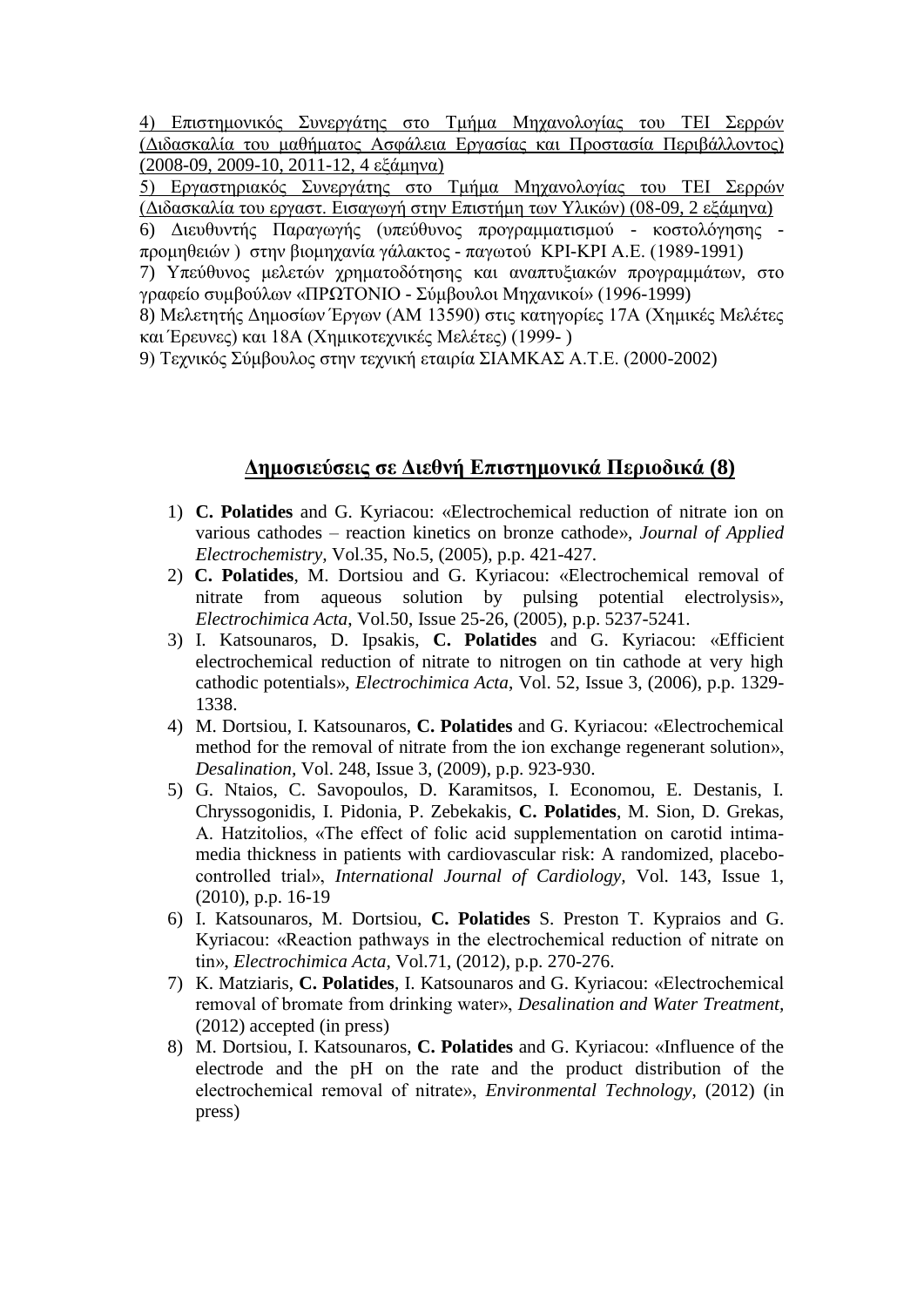# *Δημοσιεύσεις σε Πρακτικά Διεθνών Συνεδρίων με κριτές (14)*

- 1) **C. Polatides**, M. Dortsiou and G. Kyriacou: «Electrochemical removal of nitrate from aqueous solution by square wave electrolysis» *Proceedings of the 55thAnnual Meeting of the International Society of Electrochemistry*, 19-24 September 2004, Thessaloniki, p.p.333.
- 2) I. Katsounaros, G. Giannaros, **C. Polatides**, G. Kyriacou: « Efficient electrochemical reduction of nitrate to nitrogen on tin and aluminum cathodes» *Proceedings of the 1st European Conference of Environmental Applications of Advanced Oxidation Processes*, Chania 7-9 September 2006, p.p. 148.
- 3) M. Dortsiou, **C. Polatides**, G. Kyriacou: « Electrochemical oxidation of ammonia under constant and pulsing potential», *Proceedings of the 1st European Conference of Environmental Applications of Advanced Oxidation Processes*, Chania 7-9 September 2006, p.p. 158.
- 4) M. Dortsiou, I. Katsounaros, **C. Polatides**, G. Kyriacou: **«**Efficient electrocatalytic conversion of nitrate to nitrogen for brine wastes from ion exchange», *Proceedings of the 2nd International Conference AQUA 2006, Water science and Technology – Integrated Management of water resources,* Athens 23-26 November 2006, p.p. 91.
- 5) M. Dortsiou, I. Katsounaros, **C. Polatides** and G. Kyriacou: «Electrochemical method for the removal of nitrate from the ion exchange regenerant solution», *Proceedings of the 2nd International Conference of the Small and Decentralized Water and Wastewater Treatment Units,* Skiathos-Greece, 2-4 May 2008, p.p. 301-305.
- 6) I. Katsounaros, M. Dortsiou, **C. Polatides,** G. Kyriacou: «Electrochemical Destruction of Nitrate and Nitrite from Low Level Radioactive Wastes», Proceedings of the 59<sup>th</sup> Annual Meeting of the International Society of *Electrochemistry*, 7-12 September 2008, Seville-Spain, p.p. s10-P-043.
- 7) M. Dortsiou, I. Katsounaros, **C. Polatides** and G. Kyriacou: «On the Mechanism of the Electrochemical Reduction of Nitrate», *Proceedings of the 59th Annual Meeting of the International Society of Electrochemistry*, 7-12 September 2008, Seville-Spain, p.p. s10-P-042.
- 8) M. Dortsiou, I. Katsounaros, **C. Polatides**, G. Kyriacou : «Electrolytic removal of Nitrate from solutions in which the Biological Method can not be applied», Proceedings of the 3<sup>rd</sup> International Conference AQUA 2008, Water *science and Technology with emphasis on water and climate,* Athens 16-19 October 2008, p.p. 51.
- 9) I. Katsounaros, M. Dortsiou, **C. Polatides** and G. Kyriacou: «Electrochemical reduction of nitrate ion on a tin cathode: the role of the pH», *Proceedings of the International Conference "Electrochem 08",* Liverpool-UK 15-17 September 2008, p.p. P21
- 10) M. Dortsiou, I. Katsounaros, **C. Polatides** and G. Kyriacou: «Electrochemical removal of nitrate from wastewaters on a zinc cathode», *Proceedings of the 2 nd International Conference on Environmental Management, Engineering, Planning and Economics (CEMEPE)*, Mykonos 21-26 June 2009, p.p. 923- 928
- 11) I. Katsounaros, **C. Polatides,** M. Dortsiou and G. Kyriacou: «Electrochemical Reduction of Bromate in Aqueous Solutions on a Tin Cathode», *Proceedings of the 3rd International Conference of the Small and Decentralized Water and*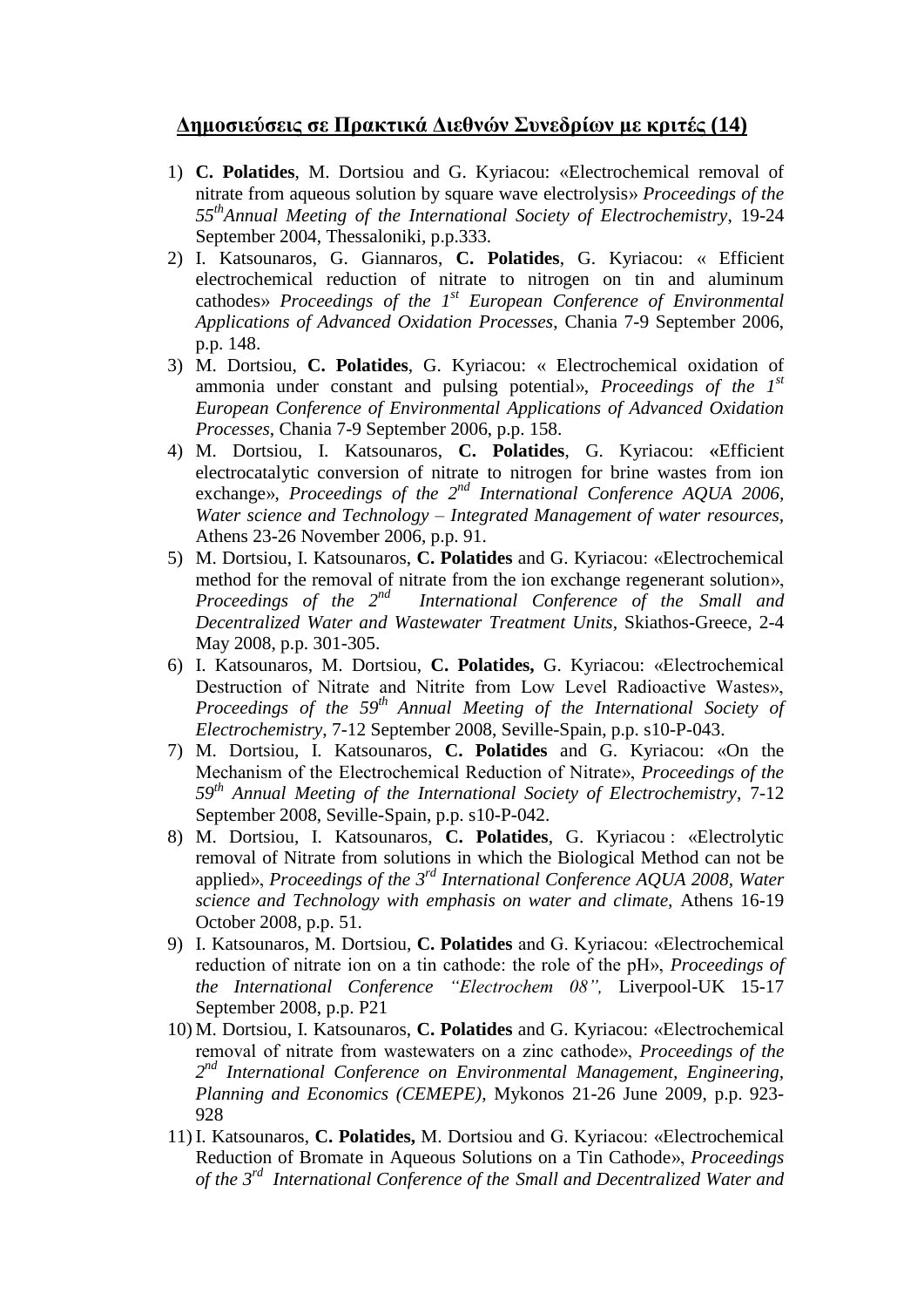*Wastewater Treatment Units,* Skiathos-Greece, 14–16 May 2010, p.p. 159- 164

- 12) M. Dortsiou, I. Katsounaros, **C. Polatides** and G. Kyriacou: « The influence of the potential of zero charge of the cathode on the electrochemical reduction of nitrate», Proceedings of the 2<sup>nd</sup> Regional Symposium on Electrochemistry *South-East Europe*, Belgrade – Serbia, 6 – 10 June 2010, p.p. 142
- 13) I. Katsounaros, **C. Polatides**, K. Matziaris, G. Kyriacou: «Electrochemical reduction of bromate ions in aqueous solutions on a tin cathode», *Proceedings of the 10th European Biological Inorganic Chemistry Conference (EUROBIC),* Thessaloniki – Greece, 22 – 26 June 2010, p.p. PO-290
- 14) K. Matziaris, **C. Polatides**, I. Katsounaros and G. Kyriacou: «Electrochemical removal of bromate from drinking water», *Proceedings of the 3<sup>rd</sup> International Conference on Environmental Management, Engineering, Planning and Economics (CEMEPE)*, Skiathos 19-24 June 2011, p.p. 739-743

# **Δημοσιεύσεις σε Πρακτικά Πανελληνίων Συνεδρίων με κριτές (9)**

- 1) **Χ. Πολατίδης**, Γ. Κυριάκου: «Ηλεκτροχημική απομάκρυνση νιτρικών από πόσιμο νερό και απόβλητα». *Πρακτικά 5<sup>ου</sup> Συνεδρίου «Βασικής και εφαρμοσμένης Χημικής Έρευνας», Γιάννενα 22-24 Οκτωβρίου 2002, σελ. 153-*154.
- 2) **Χ. Πολατίδης**, Γ. Κυριάκου: «Ηλεκτροχημική απομάκρυνση των νιτρικών ηόλησλ από πδαηηθά δηαιύκαηα». *Ππακηικά 4ος Πανελλήνιος Επιζηημονικού Συνεδρίου Χημικής Μηχανικής*, Πάτρα 29-31 Μαΐου 2003, σελ. 553-556.
- 3) **Χ. Πολατίδης**, Ι. Κατσούναρος, Δ. Ιψάκης και Γ. Κυριάκου: «Ηλεκτροχημική Απομάκρυνση των Νιτρικών Ιόντων από Υδατικά Διαλύματα με Ηλεκτρόλυση Παλλόμενου Δυναμικού», *Πρακτικά 5<sup>ου</sup> Πανελλήνιου Επιστημονικού Συνεδρίου Χημικής Μηχανικής*, Θεσσαλονίκη 26-28 Μαΐου 2005, σελ. 457-460.<br>**X.** Πολατίδης, Σ.
- 4) **Χ. Πολατίδης**, Σ. Τρεσίντση και Γ. Κυριάκου: «Ηλεκτροχημική Απομάκρυνση της Αμμωνίας από Υδατικά Διαλύματα με Χρήση Παλλόμενου Δυναμικού», Πρακτικά 5<sup>ου</sup> Πανελλήνιου Επιστημονικού Συνεδρίου Χημικής *Μηχανικής*, Θεσσαλονίκη 26-28 Μαΐου 2005, σελ. 473-476.
- 5) **Χ. Πολατίδης** και Γ. Κυριάκου: «Ηλεκτροχημική απομάκρυνση νιτρικών από υδατικά διαλύματα με χρήση σταθερού δυναμικού σε ηλεκτρόδια Sn και με ρξήζε παιιόκελνπ δπλακηθνύ ζε ειεθηξόδηα CuZn», *Ππακηικά 20ος Πανελληνίου Συνεδρίου Χημείας, Γιάννενα 20-24 Σεπτεμβρίου 2005, σελ. 60.*
- 6) Ι. Κατσούναρος, Μ. Δόρτσιου, **Χ. Πολατίδης** και Γ. Κυριάκου: «Μελέτη της ηλεκτροχημικής αναγωγής των νιτρικών σε εξαιρετικά αρνητικά καθοδικά δυναμικά», *Πρακτικά 6<sup>ου</sup> Πανελλήνιου Επιστημονικού Συνεδρίου Χημικής Μηχανικής*, Αθήνα 29 Μαΐου-2 Ιουνίου 2007, σελ. 949-952.
- 7) Μ. Δόρτσιου, Ι. Κατσούναρος, **Χ. Πολατίδης** και Γ. Κυριάκου: «Παράμετροι που επηρεάζουν την ηλεκτροχημική απομάκρυνση των νιτρικών από υδατικά διαλύματα σε καθόδους μετάλλων υψηλής υπέρτασης», *Ππακηικά 6ος Πανελλήνιος Επιζηημονικού Σςνεδπίος Χημικήρ Μησανικήρ*, Αθήνα 29 Μαΐου-2 Ιουνίου 2007, σελ. 661-664.
- 8) Ι. Κατσούναρος, Μ. Δόρτσιου, **Χ. Πολατίδης** και Γ. Κυριάκου: «Ηλεκτροχημική αναγωγή του διοξειδίου του άνθρακα σε καθόδους χαλκού, αργύρου και ρουθηνίου», *Πρακτικά 7<sup>ου</sup> Πανελλήνιου Επιστημονικού Συνεδρίου Χημικής Μηχανικής*, Πάτρα 3-5 Ιουνίου 2009, σελ. 157.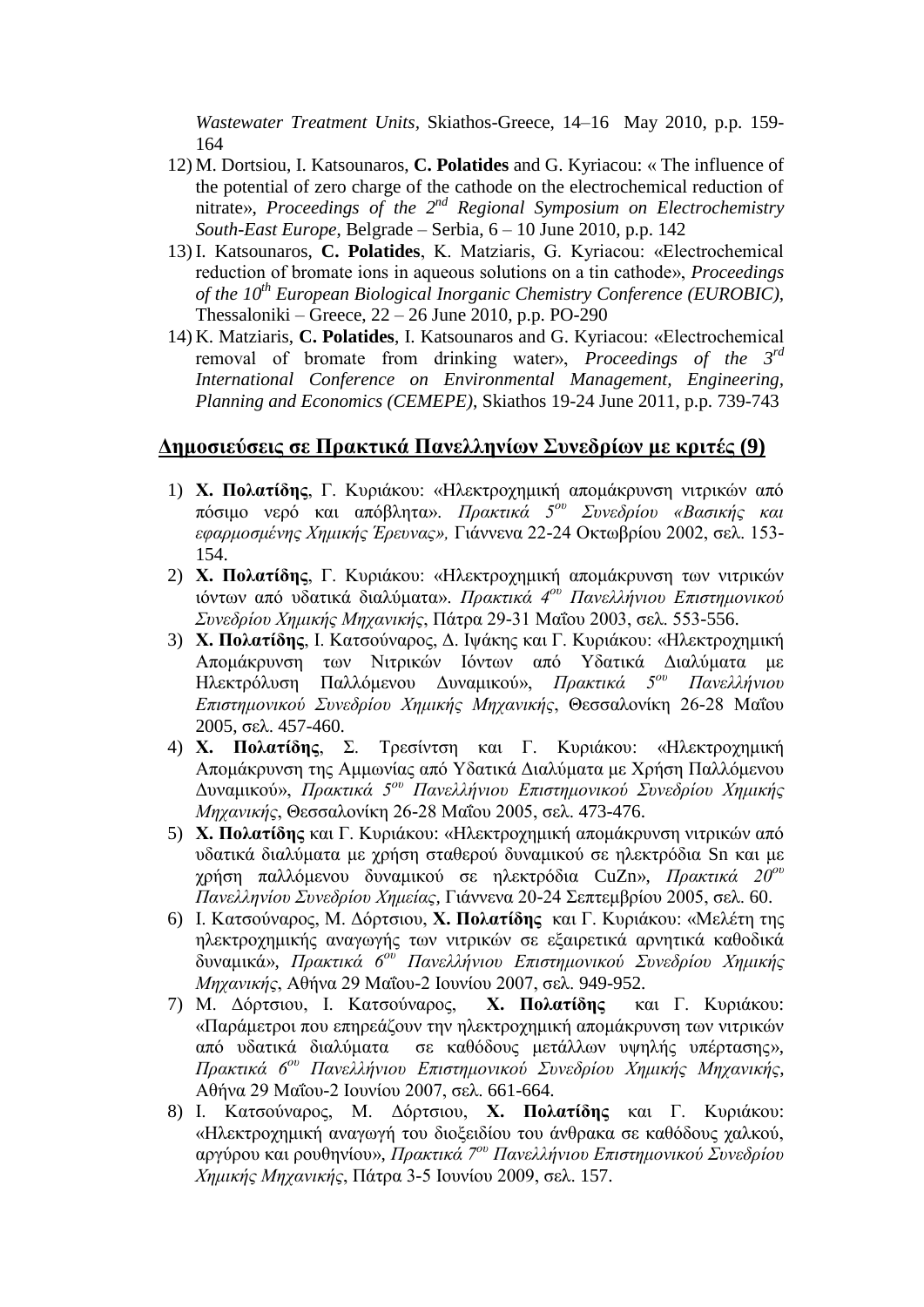9) Μ. Δόρτσιου, Ι. Κατσούναρος, **Χ. Πολατίδης** και Γ. Κυριάκου: «Ηλεκτροχημική κατεργασία πυρηνικών αποβλήτων για την απομάκρυνση ησλ ληηξηθώλ θαη ησλ ληηξσδώλ», *Ππακηικά 7ος Πανελλήνιος Επιζηημονικού Συνεδρίου Χημικής Μηχανικής*, Πάτρα 3-5 Ιουνίου 2009, σελ. 259.

# **Γιπλώμαηα Δςπεζιηεσνίαρ (2)**

1) Γ. Κυριάκου, Ι. Κατσούναρος, **Χ. Πολατίδης**, Δ. Ιψάκης: «Ηλεκτροχημική μέθοδος απομάκρυνσης των νιτρικών ή των νιτρωδών ιόντων διά της μετατροπής τους σε άζωτο». Ημερομηνία υποβολής αίτησης: 23-1-2006. Αριθμός Διπλώματος: 1005326 / 18-10-2006 / *Οργανισμός Βιομηγανικής Ιδιοκτησίας*. Διεθνής Ταξινόμηση: C02F 1/461, C02F 101/16.

2) Γ. Κυριάκου, **Χ. Πολατίδης**, Μ. Δόρτσιου, Ι. Κατσούναρος: «Μέθοδος της ηλεκτροχημικής απομάκρυνσης των νιτρικών ή των νιτρωδών ιόντων από υδατικά διαλύματα σε κάθοδο βισμουθίου». Ημερομηνία υποβολής αίτησης: 30-6-2008. Αριθμός Διπλώματος: 1006516 / 2-9-2009 / *Οργανισμός Βιομηχανικής Ιδιοκτησίας*. Διεθνής Ταξινόμηση: C02F 1/467.

# **Δπεςνηηικά ππογπάμμαηα**

«Ηλεκτροχημική απομάκρυνση των νιτρικών και της αμμωνίας από υδατικά διαλύματα και περιβαλλοντικά δείγματα», Πρόγραμμα Ενίσχυσης Ερευνητικού Δυναμικού (Π.ΕΝ.Ε.Δ. 2003).

Προϋπολογισμός έργου: 69120 €. Θέση: Επιστημονικός Σύμβουλος

| ΑΝΑΦΌΓΕΖ ΖΕ ΔΙΕΘΝΉ ΕΠΙΖΤΗΜΟΝΙΝΆ ΠΕΓΙΟΔΙΝΆ(ΟΥ) |                                                                                   |  |  |
|-----------------------------------------------|-----------------------------------------------------------------------------------|--|--|
| A/A                                           | Δημοσιεύσεις – Αναφορές                                                           |  |  |
| $\mathbf A$                                   | <b>C. Polatides</b> and G. Kyriacou: «Electrochemical reduction of nitrate ion on |  |  |
|                                               | various cathodes – reaction kinetics on bronze cathode», Journal of Applied       |  |  |
|                                               | Electrochemistry, 35 (2005) 421                                                   |  |  |
| $\mathbf{1}$                                  | O. Brylev, M. Sarrazin, D. Belanger, L. Roue: «Rhodium deposits on                |  |  |
|                                               | pyrolytic graphite substrate: Physico-chemical properties and electrocatalytic    |  |  |
|                                               | activity towards nitrate reduction in neutral medium», Applied Catalysis B:       |  |  |
|                                               | <i>Environmental, 64 (2006) 243 [12]</i>                                          |  |  |
| 2                                             | O. Brylev, M. Sarrazin, D. Belanger, L. Roue: «Electrocatalytic reduction of      |  |  |
|                                               | nitrate on copper electrodes prepared by high-energy ball milling», Journal of    |  |  |
|                                               | Electroanalytical Chemistry, 596 (2006) 13 [42]                                   |  |  |
| 3                                             | O. Brylev, M. Sarrazin, L. Roue, D. Belanger: «Nitrate and nitrite                |  |  |
|                                               | electrocatalytic reduction on Rh-modified pyrolytic graphite electrodes»,         |  |  |
|                                               | Electrochimica Acta, 52 (2007) 6237 [46]                                          |  |  |
| 4                                             | O. Ghodbane, M. Sarrazin, L. Roue and D. Belanger: «Electrochemical               |  |  |
|                                               | Reduction of Nitrate on Pyrolytic Graphite - Supported Cu and Pd–Cu               |  |  |
|                                               | Electrocatalysts», Journal of The Electrochemical Society, 155 (6) F117-F123      |  |  |
|                                               | $(2008)$ [42]                                                                     |  |  |
| 5                                             | Y. Lou, Y. Shao, P. Li, Z. Li, Z. Niu: «Electrocatalytic Reduction of $NO3$ in    |  |  |

# ΑΝΑΦΟΡΕΣ ΣΕ ΑΙΕΩΝΗ ΕΠΙΣΤΗΜΟΝΙΚΑ ΠΕΡΙΟΛΙΚΑ*(90*)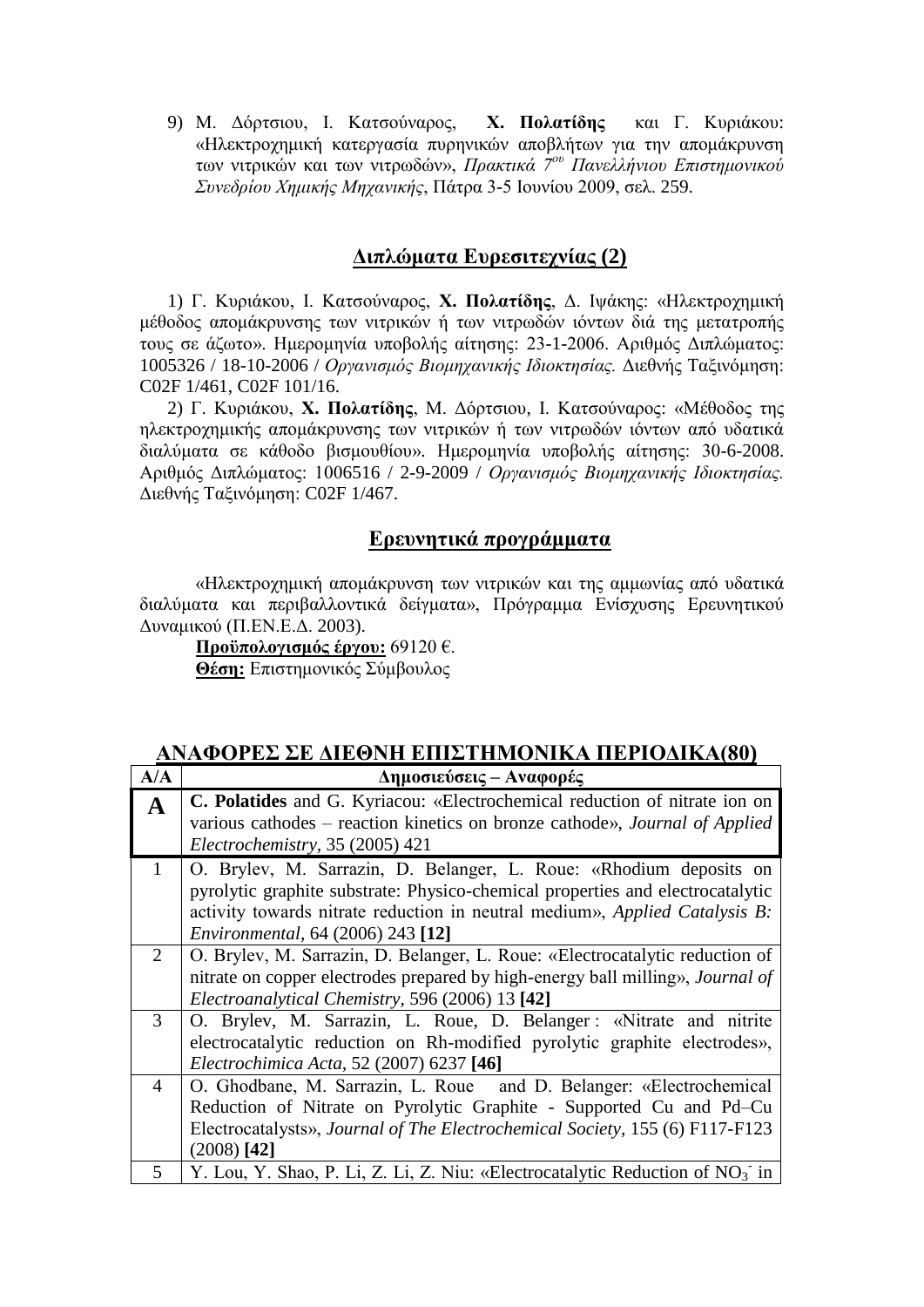|        | a Neutral Solution on an Electrodeposited Film of Amorphous Pd33Ni60P7                                                                             |
|--------|----------------------------------------------------------------------------------------------------------------------------------------------------|
|        | Alloy», Journal of Electroanalytical Chemistry, 624 (2008) 33 [30]                                                                                 |
| 6      | G.E. Badea: «Electrocatalytic Reduction Of Nitrate On Copper Electrode In<br>Alkaline Solution», Electrochimica Acta, 54 (2009) 996 [30]           |
| $\tau$ | P. K. Nayak and N. Munichandraiah: «Cobalt Hydroxide as a Capacitor                                                                                |
|        | Material: Tuning Its Potential Window», Journal of The Electrochemical                                                                             |
|        | Society, 155 (11) A855-A861 (2008) [12]                                                                                                            |
| 8      | C. Sirbu, V. Georgescu: «Effect of nitrogen addition on morphology and                                                                             |
|        | magnetic properties of electrodeposited Co-Ni granular films», Journal of                                                                          |
|        | Optoelectronics and Advanced Materials, 10 (2008) 2396 [14]                                                                                        |
| 9      | M.A. Hasnat, R. Agui, S. Hinokuma, T. Yamaguchi, M. Machida: «Different                                                                            |
|        | reaction routes in electrocatalytic nitrate/nitrite reduction using an $H^+$                                                                       |
|        | conducting solid polymer electrolyte», Catalysis Communications, 10 (2009)                                                                         |
|        | 1132 [11]                                                                                                                                          |
| 10     | C. Milhano and D. Pletcher: «The electrochemistry and electrochemical                                                                              |
|        | technology of nitrate», Modern Aspects of Electrochemistry (Editor R.                                                                              |
|        | White), 45 (2009) 1-59 [109]                                                                                                                       |
| 11     | J. Yu and M.J. Kupferle, «Impact of Cathode Conditions on Coupled                                                                                  |
|        | Electrochemical Treatment of Nitrate Brine Concentrates», Water Air Soil                                                                           |
|        | Pollution: Focus, 9 (2009) 245 [15]                                                                                                                |
| 12     | M. A. Hasnat, M. A. Islam, S.M. Burhanuddin, M. R. Chodhury, M.                                                                                    |
|        | Machida: «Influence of Rh on electrocatalytic reduction of $NO_3^-$ and $NO_2^-$                                                                   |
|        | over Pt and Pd films», Journal of Molecular Catalysis A: Chemical, 317                                                                             |
|        | $(2010)$ 61 [19]                                                                                                                                   |
| 13     | S.I. Tanase, D. Tanase, P. Pascariu, L. Vlad, A.V. Sandu, V. Georgescu:                                                                            |
|        | «Tunneling magnetoresistance in Co-Ni-N/Al granular thin films»,                                                                                   |
|        | Materials Science and Engineering B, 167 (2010) 119 [12]                                                                                           |
| 14     | S. M. Shariar and T. Hinoue: «Simultaneous Voltammetric Determination of                                                                           |
|        | Nitrate and Nitrite Ions Using a Copper Electrode Pretreated by                                                                                    |
| 15     | Dissolution/Redeposition», Analytical Sciences, 26 (2010) 1173 [21]<br>Inam-Ul-Haque, M. Tariq: « Electrochemical reduction of nitrate: A review», |
|        | Journal of the Chemical Society of Pakistan, 32 (2010) 396 [20]                                                                                    |
| 16     | S. B. Adeloju, M. Sohail: «Azure A Mediated Polypyrrole - Based                                                                                    |
|        | Amperometric Nitrate Biosensor», Electroanalysis, 23 (2011) 987 [32]                                                                               |
| 17     | S. I. Tanase, D. Pinzaru and V. Georgescu: «Magnetic Anisotropy and                                                                                |
|        | Magneto-Transport Properties of Co-Ni-N Granular Alloys Thin Films»,                                                                               |
|        | Journal of Superconductivity and Novel Magnetism, 24 (2011) 2313 [9]                                                                               |
| 18     | S.I. Tanase, D. Pinzaru, P. Pascariu, M. Dobromir, A.V. Sandu and V.                                                                               |
|        | Georgescu: «Effect of nitrogen addition on the morphology, magnetic and                                                                            |
|        | magnetoresistance properties of electrodeposited Co, Ni and Co-Ni granular                                                                         |
|        | thin films onto aluminum substrates», Materials Chemistry and Physics 130                                                                          |
|        | $(2011)$ 327 [33]                                                                                                                                  |
| 19     | S. Loghambal and L. Rajendran: «Analytical expressions of concentration of                                                                         |
|        | nitrate pertaining to the electrocatalytic reduction of nitrate ion», Journal of                                                                   |
|        | Electroanalytical Chemistry, 661 (2011) 137 [10]                                                                                                   |
| 20     | E. Lacasa, P. Canizares, J. Llanos, M. A. Rodrigo: «Effect of the cathode                                                                          |
|        | material on the removal of nitrates by electrolysis in non-chloride media»,                                                                        |
|        | Journal of Hazardous Materials, 213 (2012) 478 [16]                                                                                                |
| B      | C. Polatides, M. Dortsiou and G. Kyriacou: «Electrochemical removal of                                                                             |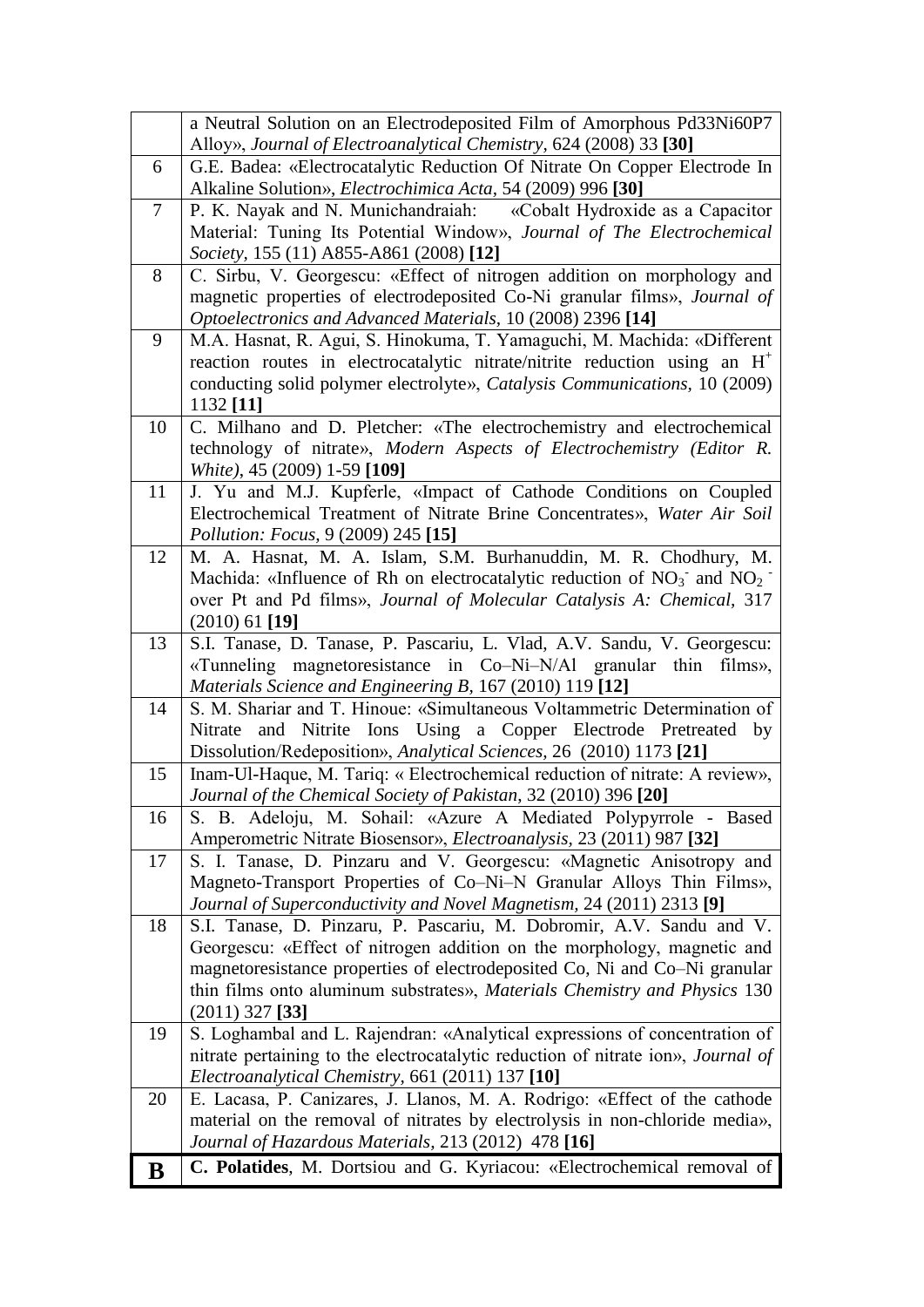|    | aqueous solution by pulsing potential electrolysis»,<br>nitrate from                                                                                      |  |  |
|----|-----------------------------------------------------------------------------------------------------------------------------------------------------------|--|--|
|    | Electrochimica Acta, 50 (2005) 5237                                                                                                                       |  |  |
| 21 | O. Brylev, M. Sarrazin, D. Belanger, L. Roue: «Rhodium deposits on                                                                                        |  |  |
|    | pyrolytic graphite substrate: Physico-chemical properties and electrocatalytic                                                                            |  |  |
|    | activity towards nitrate reduction in neutral medium», Applied Catalysis B:                                                                               |  |  |
|    | Environmental, 64 (2006) 243 [16]                                                                                                                         |  |  |
| 22 | J. Yu and M.J. Kupferle, «Two-stage Sequential Electrochemical Treatment                                                                                  |  |  |
|    | of Nitrate Brine Wastes», Water Air Soil Pollution: Focus, 7 (2007) 587 [12]                                                                              |  |  |
| 23 | Y.-X. Chen, S.-P. Chen, Q.-S. Chen, Z.-Y. Zhou,<br>$S.-G.$<br>Sun:                                                                                        |  |  |
|    | «Electrochemical preparation of iron cuboid nanoparticles and their catalytic                                                                             |  |  |
|    | properties for nitrite reduction», <i>Electrochimica Acta</i> , 53 (2008) 6938 [27]                                                                       |  |  |
| 24 | M. Li, C. Feng, Z. Zhang, N. Sugiura: «Efficient electrochemical reduction of                                                                             |  |  |
|    | nitrate to nitrogen using $Ti/IrO_2-Pt$ anode and different cathodes»,                                                                                    |  |  |
|    | Electrochimica Acta, 54 (2009) 4600 [50]                                                                                                                  |  |  |
| 25 | X. Lei, M. Li, Z. Zhang, C. Feng, W. Bai, N. Sugiura: «Electrochemical                                                                                    |  |  |
|    | regeneration of zeolites and the removal of ammonia», Journal of Hazardous                                                                                |  |  |
|    | <i>Materials</i> , 169 (2009) 746 [29]                                                                                                                    |  |  |
| 26 | R. Saito, H. Ueno, J. Nemoto, Y. Fujii, A. Izuoka and M. Kaneko:                                                                                          |  |  |
|    | «Photoelectrochemical conversion of $NO3$ to<br>$N_2$<br>by<br>using<br>a                                                                                 |  |  |
|    | photoelectrochemical cell composed of a nanoporous $TiO2$ film photoanode                                                                                 |  |  |
|    | and an O <sub>2</sub> reducing cathode», <i>Chemical Communications</i> , 22 (2009) 3231 [9]                                                              |  |  |
| 27 | M. Li, C. Feng, Z. Zhang, X. Lei, R. Chen, Y. Yang, N. Sugiura:                                                                                           |  |  |
|    | «Simultaneous reduction of nitrate and oxidation of by-products using                                                                                     |  |  |
|    | electrochemical method», Journal of Hazardous Materials, 171 (2009) 724                                                                                   |  |  |
|    | $[43]$                                                                                                                                                    |  |  |
| 28 | M. Li, C. Feng, Z. Zhang, Z. Shen, N. Sugiura: «Electrochemical reduction of                                                                              |  |  |
|    | nitrate using various anodes and a Cu/Zn cathode», Electrochemistry                                                                                       |  |  |
|    | Communications, 11 (2009) 1853 [11]                                                                                                                       |  |  |
| 29 | I. Ul Haque and M. Tariq: «Voltammetry of Nitrate at Solid Cathodes», ECS<br><i>Transactions</i> , 16 (18) (2009) 25 [5]                                  |  |  |
| 30 |                                                                                                                                                           |  |  |
|    | J. Virkutyte, E. Rokhina, V. Jegatheesan: «Optimization of Electro-Fenton<br>denitrification of a model wastewater using a response surface methodology», |  |  |
|    | <i>Bioresource Technology, 101 (2010) 1440</i> [15]                                                                                                       |  |  |
| 31 | S. Vasudevan, F. Epron, J. Lakshmi, S. Ravichandran, S. Mohan, G. Sozhan:                                                                                 |  |  |
|    | «Removal of $NO3$ from Drinking Water by Electrocoagulation – An                                                                                          |  |  |
|    | Alternate Approach», Clean - Soil, Air, Water 38 (2010) 225 [17]                                                                                          |  |  |
| 32 | M. Li, C. Feng, Z. Zhang, S. Yang, N. Sugiura: «Treatment of nitrate                                                                                      |  |  |
|    | contaminated water using an electrochemical method», Bioresource                                                                                          |  |  |
|    | Technology, 101 (2010) 6553 [27]                                                                                                                          |  |  |
| 33 | Inam-Ul-Haque and M. Tariq: «Electrochemical reduction of nitrate: A                                                                                      |  |  |
|    | review», Journal of the Chemical Society of Pakistan, 32 (2010) 396 [22]                                                                                  |  |  |
| 34 | J. Wei, X. Zhu, J. Ni: «Electrochemical oxidation of phenol at boron-doped                                                                                |  |  |
|    | diamond electrode in pulse current mode», <i>Electrochimica Acta</i> , 56 (2011)                                                                          |  |  |
|    | 5310 [17]                                                                                                                                                 |  |  |
| 35 | M. Li, C. Feng, R. Zhao, Z. Zhang, X. Liu, Q. Xue, W. Ma, N. Sugiura:                                                                                     |  |  |
|    | «Efficient removal of nitrate using electrochemical-ion exchange method and                                                                               |  |  |
|    | pretreatment of straw with by-products for biological fermentation»,                                                                                      |  |  |
|    | Desalination, 278 (2011) 275 [39]                                                                                                                         |  |  |
| 36 | Inam-Ul-Haque and M. Tariq: «Cathodic Voltammetry of Nitrate at                                                                                           |  |  |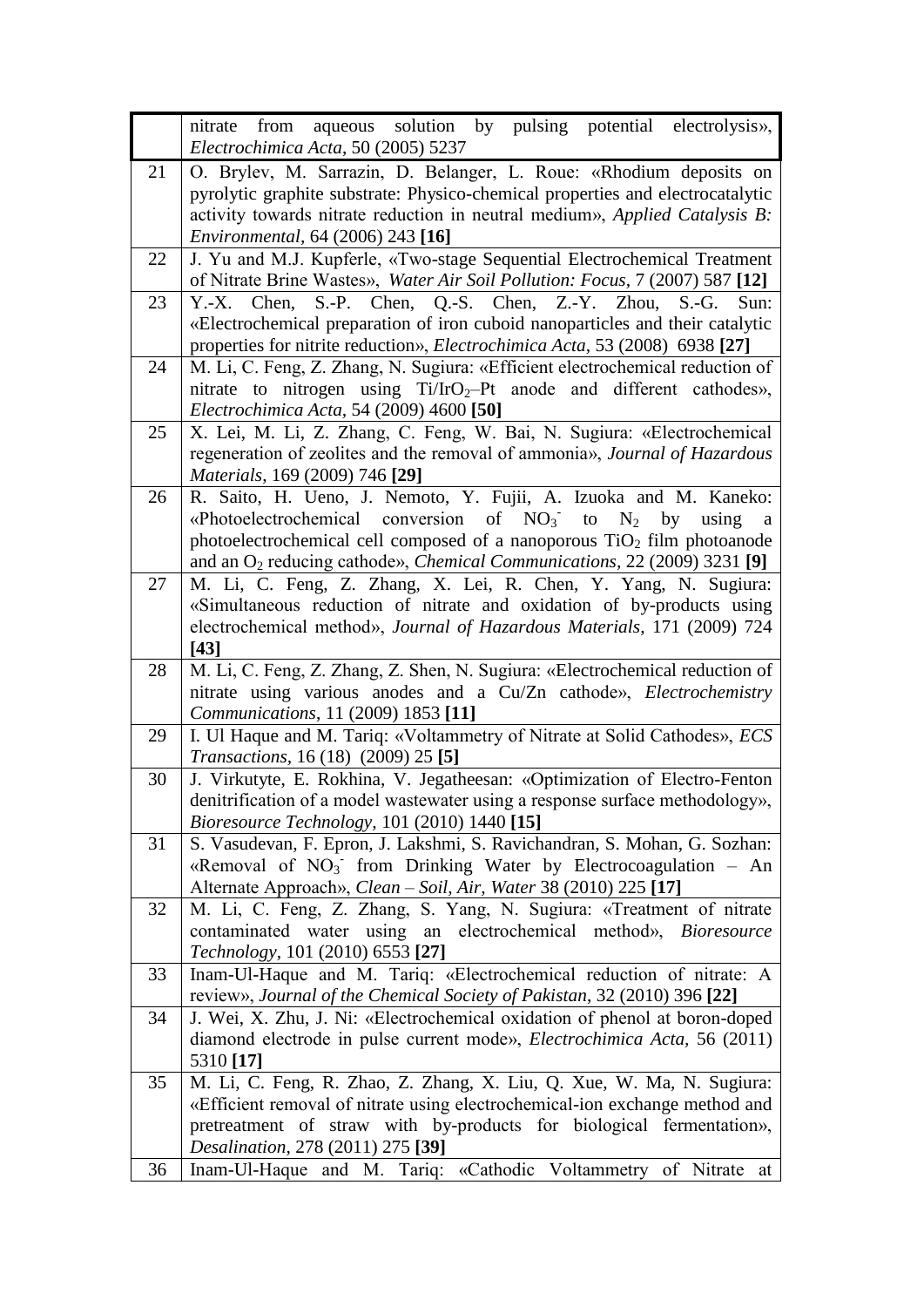|             | Chemically Etched Titanium», Journal of the Chemical Society of Pakistan,<br>33 (2011) 370 [23] |  |
|-------------|-------------------------------------------------------------------------------------------------|--|
| 37          | S.I. Tanase, D. Pinzaru, P. Pascariu, M. Dobromir, A.V. Sandu and V.                            |  |
|             | Georgescu: «Effect of nitrogen addition on the morphology, magnetic and                         |  |
|             | magnetoresistance properties of electrodeposited Co, Ni and Co–Ni granular                      |  |
|             | thin films onto aluminum substrates», Materials Chemistry and Physics, 130                      |  |
|             | $(2011)$ 327 [35]                                                                               |  |
| 38          | A. Abou - Shady, C. Peng, J. Bi, H. Xu, J. Almeria: «Recovery of Pb (II) and                    |  |
|             | removal of $NO3-$ from aqueous solutions using integrated electrodialysis,                      |  |
|             | electrolysis, and adsorption process», Desalination, 286 (2012) 304 [53]                        |  |
| 39          | L. Zhang, H. Chen, Z. Zha, Z. Wang: «Electrochemical Tandem Synthesis                           |  |
|             | of Oximes from Alcohols Using KNO <sub>3</sub> as Nitrogen Source Mediated by Tin               |  |
|             | Microspheres in Aqueous Medium», Chemical Communications, (2012) [8c]                           |  |
|             | DOI: 10.1039/C2CC32800C                                                                         |  |
| $\mathbf C$ | I. Katsounaros, D. Ipsakis, C. Polatides and G. Kyriacou: «Efficient                            |  |
|             | electrochemical reduction of nitrate to nitrogen on tin cathode at very high                    |  |
|             | cathodic potentials» Electrochimica Acta, 52 (2006) 1329                                        |  |
| 40          | F. Aulenta, A. Catervi, M. Majone, S. Panero and S. Rossetti: «Electron                         |  |
|             | Transfer from a Solid-State Electrode Assisted by Methyl Viologen Sustains                      |  |
|             | Efficient Microbial Reductive Dechlorination of TCE» Environmental                              |  |
|             | Science and Technology, 41 (2007) 2554 [37]                                                     |  |
| 41          | O. Ghodbane, M. Sarrazin, L. Roue<br>and D. Belanger: «Electrochemical                          |  |
|             | Reduction of Nitrate on Pyrolytic Graphite - Supported Cu and Pd-Cu                             |  |
|             | Electrocatalysts», Journal of The Electrochemical Society, 155 (6) F117-F123<br>$(2008)$ [40]   |  |
| 42          | S.Z. Ding, L. Liu, J.M. Hu, J.Q. Zhang, C.N. Cao: «Nitrate ions as cathodic                     |  |
|             | alkalization promoters for the electro -assisted deposition of sol-gel thin                     |  |
|             | films», Scripta Materialia, 59 (2008) 297 [22]                                                  |  |
| 43          | Y. Lou, Y. Shao, P. Li, Z. Li, Z. Niu: «Electrocatalytic Reduction of $NO3$ in                  |  |
|             | a Neutral Solution on an Electrodeposited Film of Amorphous Pd33Ni60P7                          |  |
|             | Alloy», Journal of Electroanalytical Chemistry, 624 (2008) 33 [31]                              |  |
| 44          | C. Sirbu, V. Georgescu: «Effect of nitrogen addition on morphology and                          |  |
|             | magnetic properties of electrodeposited Co-Ni granular films», Journal of                       |  |
|             | Optoelectronics and Advanced Materials, 10 (2008) 2396 [15]                                     |  |
| 45          | M.A. Sanchez, M.E. Pardave, B. R. Scharifker, J. Mostany, M. R. Silva, M.                       |  |
|             | R. Romo: «Electrochemical Characterization of Nitrate Reduction on                              |  |
|             | Recently Deposited Cooper Nuclei», ECS Transactions, 15 (2008) 371 [4]                          |  |
| 46          | L. A. E. Wong, N. A. Vante, A. M. Robledo: «Electro-reduction of Nitrate                        |  |
|             | and Nitrite Ions on Carbon-Supported Pt Nanoparticles», ECS Transactions,                       |  |
| 47          | 15 (2008) 385 [14]<br>M.A. Sanchez, S. C. Avendano, M.T. Silva, M. E. Pardave, B.R. Scharifker, |  |
|             | J. Mostany, M. A. Romo: «Electroanalytic Study of Nitrates Detection using                      |  |
|             | Cooper and Glassy Carbon Electrodes Modified with Copper Nuclei», ECS                           |  |
|             | <i>Transactions</i> , 15 (2008) 555 [9]                                                         |  |
| 48          | G.E. Badea: «Electrocatalytic Reduction Of Nitrate On Copper Electrode In                       |  |
|             | Alkaline Solution», <i>Electrochimica Acta</i> , 54 (2009) 996 [27]                             |  |
| 49          | M.A. Hasnat, R. Agui, S. Hinokuma, T. Yamaguchi, M. Machida: «Different                         |  |
|             | reaction routes in electrocatalytic nitrate/nitrite reduction using an $H^+$                    |  |
|             | conducting solid polymer electrolyte», Catalysis Communications, 10 (2009)                      |  |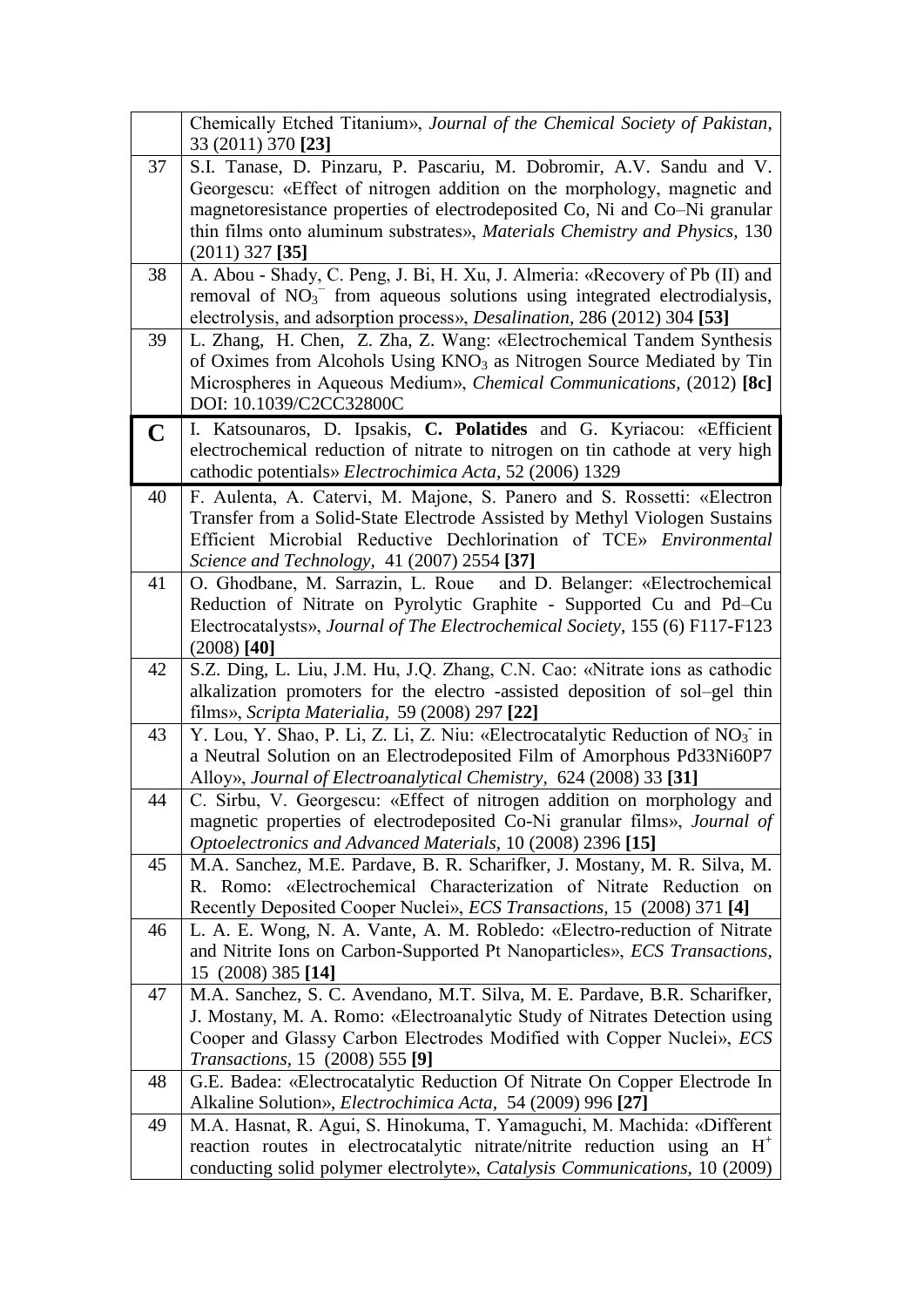|    | 1132 [13]                                                                                                                                |
|----|------------------------------------------------------------------------------------------------------------------------------------------|
| 50 | M. Li, C. Feng, Z. Zhang, N. Sugiura: «Efficient electrochemical reduction of                                                            |
|    | nitrate to nitrogen using $Ti/IrO_2-Pt$ anode and different cathodes»,                                                                   |
|    | Electrochimica Acta, 54 (2009) 4600 [35]                                                                                                 |
| 51 | V. Rosca, M. Duca, M. T. De Groot and M. T. M. Koper: «Nitrogen Cycle                                                                    |
|    | Electrocatalysis», Chemical Reviews, 109 (2009) 2209 [320]                                                                               |
| 52 | C. Milhano and D. Pletcher: «The electrochemistry and electrochemical                                                                    |
|    | technology of nitrate», Modern Aspects of Electrochemistry (Editor R.                                                                    |
|    | White), 45 (2009) 1-59 [113]                                                                                                             |
| 53 | M.A. Hasnat, M.R. Karim, M. Machida: «Electrocatalytic ammonia                                                                           |
|    | synthesis: Role of cathode materials and reactor configuration», Catalysis                                                               |
|    | Communications, 10 (2009)1975 [22]                                                                                                       |
| 54 | M. Li, C. Feng, Z. Zhang, Z. Shen, N. Sugiura: «Electrochemical reduction of                                                             |
|    | nitrate using various anodes and a Cu/Zn cathode», Electrochemistry                                                                      |
|    | Communications, 11 (2009) 1853 [7]                                                                                                       |
| 55 | M. A. Hasnat, M. A. Islam, S.M. Burhanuddin, M. R. Chodhury, M.                                                                          |
|    | Machida: «Influence of Rh on electrocatalytic reduction of $NO_3^-$ and $NO_2^-$                                                         |
|    | over Pt and Pd films», Journal of Molecular Catalysis A: Chemical, 317<br>$(2010)$ 61 [19]                                               |
| 56 | S.I. Tanase, D. Tanase, P. Pascariu, L. Vlad, A.V. Sandu, V. Georgescu:                                                                  |
|    | «Tunneling magnetoresistance in Co-Ni-N/Al granular thin films»,                                                                         |
|    | Materials Science and Engineering B, 167 (2010) 119 [14]                                                                                 |
| 57 | S. Vasudevan, F. Epron, J. Lakshmi, S. Ravichandran, S. Mohan, G. Sozhan:                                                                |
|    | «Removal of NO <sub>3</sub> from Drinking Water by Electrocoagulation - An                                                               |
|    | Alternate Approach», Clean – Soil, Air, Water, 38 (2010) 225 [13]                                                                        |
| 58 | M. Li, C. Feng, Z. Zhang, S. Yang, N. Sugiura: «Treatment of nitrate                                                                     |
|    | contaminated water using an electrochemical method», Bioresource                                                                         |
|    | Technology, 101 (2010) 6553 [16]                                                                                                         |
| 59 | M. Li, C. Feng, Z. Zhang, R. Chen, Q. Xue, C. Gao, N. Sugiura:                                                                           |
|    | «Optimization of process parameters for electrochemical nitrate removal                                                                  |
|    | using Box-Behnken design», Electrochimica Acta, 56 (2010) 265 [17]                                                                       |
| 60 | J. Yang, M. Duca, K. J. P. Schouten, M.T.M. Koper: «Formation of volatile                                                                |
|    | products during nitrate reduction on a Sn-modified Pt electrode in acid                                                                  |
| 61 | solution», Journal of Electroanalytical Chemistry, 662 (2011) 87 [14]<br>V. Georgeaud, A. Diamand, D. Borrut, D. Grange and M.<br>Coste: |
|    | «Electrochemical treatment of wastewater polluted by nitrate: selective                                                                  |
|    | reduction to N <sub>2</sub> on Boron-Doped Diamond cathode», Water Science and                                                           |
|    | <i>Technology</i> , 63 (2011) 206 [10]                                                                                                   |
| 62 | S.B. Han, Y.J. Song, Y.W. Lee, A.R. Ko, J.K. Oh and K.W. Park: «High-                                                                    |
|    | performance hydrogen fuel cell using nitrate reduction reaction on a non-                                                                |
|    | precious catalyst», <i>Chemical Communications</i> , 47 (2011) 3496 [5e]                                                                 |
| 63 | S.I. Tanase, D. Pinzaru, P. Pascariu, M. Dobromir, A.V. Sandu and V.                                                                     |
|    | Georgescu: «Effect of nitrogen addition on the morphology, magnetic and                                                                  |
|    | magnetoresistance properties of electrodeposited Co, Ni and Co-Ni granular                                                               |
|    | thin films onto aluminum substrates», Materials Chemistry and Physics 130                                                                |
|    | $(2011)$ 327 [38]                                                                                                                        |
| 64 | M. Li, C. Feng, R. Zhao, Z. Zhang, X. Liu, Q. Xue, W. Ma, N. Sugiura:                                                                    |
|    | «Efficient removal of nitrate using electrochemical-ion exchange method and                                                              |
|    | pretreatment of straw with by-products for biological fermentation»,                                                                     |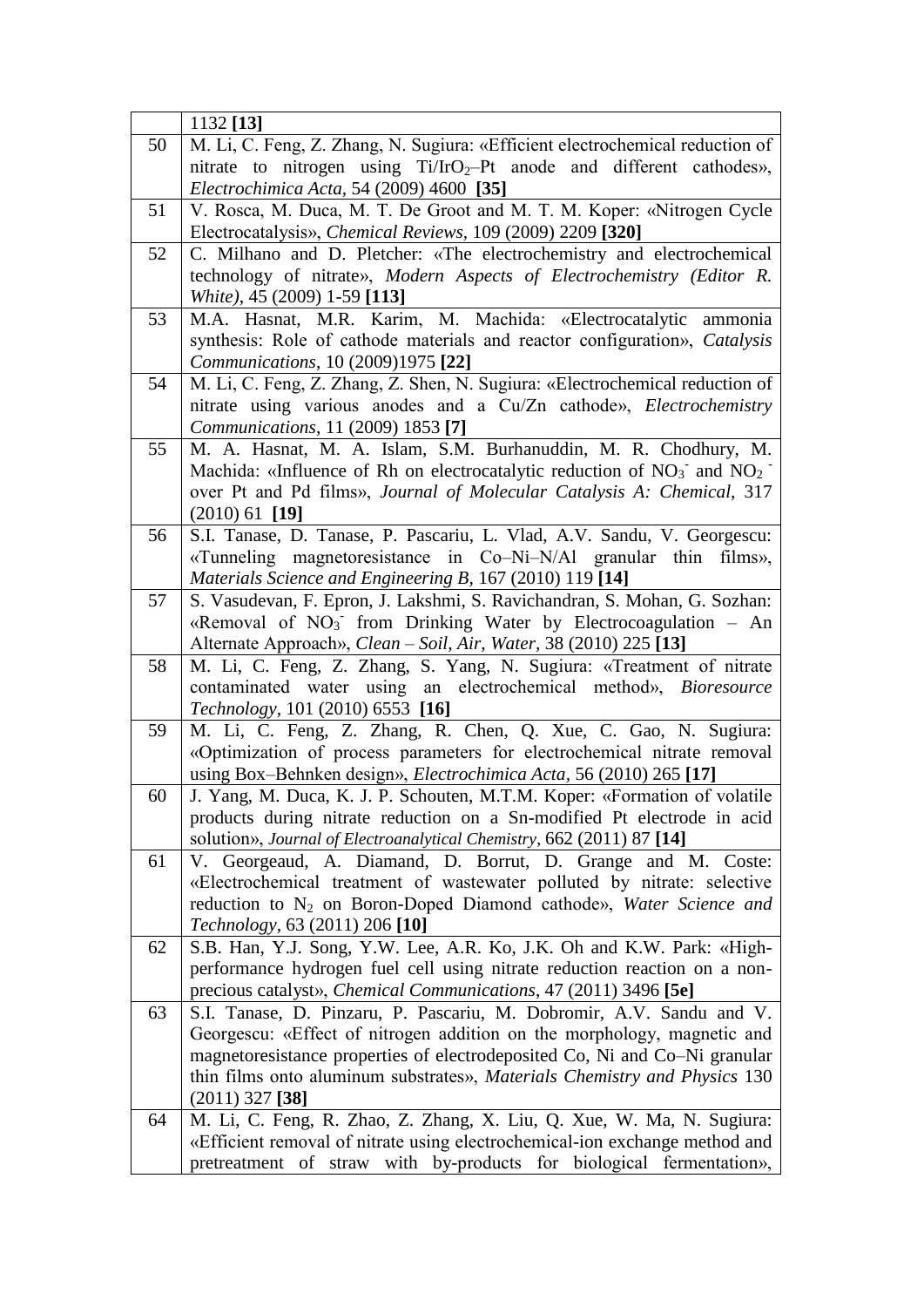|           | <i>Desalination, 278 (2011) 275</i> [9]                                                                                    |  |  |
|-----------|----------------------------------------------------------------------------------------------------------------------------|--|--|
| 65        | M. Schneider, S. Schroth, S. Richter, S. Hohn, N. Schubert, A. Michaelis: «In-                                             |  |  |
|           | situ investigation of the interplay between microstructure and anodic copper                                               |  |  |
|           | under near-ECM conditions-Part 1:<br>The<br>dissolution<br>active<br>state»,                                               |  |  |
|           | Electrochimica Acta, 56 (2011) 7628 [29]                                                                                   |  |  |
| 66        | M. Li, Y. Sun, C. Li and P. Wan: «Electrochemical Reduction of Nitrate by                                                  |  |  |
|           | Fe-Si Alloy Electrode», Advanced Materials Research, 287-290 (2011) 1789                                                   |  |  |
|           | [16]                                                                                                                       |  |  |
| 67        | B. Talhi, F. Monette, A. Azzouz: «Effective and<br>selective nitrate                                                       |  |  |
|           | electroreduction into nitrogen through synergistic parameter interactions»,                                                |  |  |
|           | Electrochimica Acta, 58 (2011) 276 [34]                                                                                    |  |  |
| 68        | L. M. Chiacchiarelli, Y. Zhai, G. S. Frankel, A. S. Agarwal, N. Sridhar:                                                   |  |  |
|           | «Cathodic degradation mechanisms of pure Sn electrocatalyst in a nitrogen                                                  |  |  |
|           | atmosphere», Journal of Applied Electrochemistry, 42 (2012) 21 <sup>[2]</sup>                                              |  |  |
| 69        | A. Khenifi, Z. Bouberka, H. Hamani, H. Illikti, M. Kameche and Z. Derriche:                                                |  |  |
|           | «Decoloration of Orange G (OG) using electrochemical reduction»,                                                           |  |  |
|           | Environmental Technology, 33 (2012) 1081 [38]                                                                              |  |  |
| 70        | G. Perez, J. Saiz, R. Ibanez, A.M. Urtiaga, I. Ortiz: «Assessment of the                                                   |  |  |
|           | formation of inorganic oxidation by-products during the electrocatalytic                                                   |  |  |
|           | treatment of ammonium from landfill leachates», Water Research, 46 (2012)                                                  |  |  |
|           | 2579 [23]                                                                                                                  |  |  |
| 71        | E. Lacasa, P. Canizares, J. Llanos, M. A. Rodrigo: «Effect of the cathode                                                  |  |  |
|           | material on the removal of nitrates by electrolysis in non-chloride media»,                                                |  |  |
|           | Journal of Hazardous Materials, 213 (2012) 478 [19]                                                                        |  |  |
| D         | M. Dortsiou, I. Katsounaros, C. Polatides and G. Kyriacou: «Electrochemical                                                |  |  |
|           | method for the removal of nitrate from the ion exchange regenerant solution»,                                              |  |  |
|           | Desalination, 248 (2009) 923                                                                                               |  |  |
| 72        | F. Harnisch, U. Schröder: «From MFC to MXC: Chemical and biological                                                        |  |  |
|           | cathodes and their potential for microbial bioelectrochemical systems»,                                                    |  |  |
|           | Chemical Society Reviews, 39 (2010) 4433 [87]                                                                              |  |  |
| ${\bf E}$ | G. Ntaios, C. Savopoulos, C. Polatides, A. Hatzitolios et al: «The effect of                                               |  |  |
|           | folic acid supplementation on carotid intima-media thickness in patients with                                              |  |  |
|           | cardiovascular risk: A randomized, placebo-controlled trial», International                                                |  |  |
|           | Journal of Cardiology, 143 (2010) 16                                                                                       |  |  |
| 73        | S. Acikel, M. Dogan and R. Akdemir: «Homocysteine-lowering therapy for                                                     |  |  |
|           | preventing atherothrombotic events: Its role in high risk population»,                                                     |  |  |
|           | International Journal of Cardiology, 144 (2010) 326 [1]<br>V.                                                              |  |  |
| 74        | K. Tziomalos, A. Karagiannis<br>Athyros,<br>and<br>Mikhailidis:<br>D.                                                      |  |  |
|           |                                                                                                                            |  |  |
|           | «Homocysteine: An Emerging Cardiovascular Risk Factor that Never Really                                                    |  |  |
|           | Made it», The Open Clinical Chemistry Journal, 3 (2010) 19 [11]                                                            |  |  |
| 75        | M. Swan, K. Hathaway, C. Hogg, R. McCauley and A Vollrath: «Citizen                                                        |  |  |
|           | Science Genomics as a Model for Crowdsourced Preventive Medicine                                                           |  |  |
|           | Research», Journal of Participatory Medicine, 2 (2010) e20 [16]                                                            |  |  |
| 76        | V. Chopra, K. Eagle: «Cardiac biomarkers in the diagnosis, prognosis and                                                   |  |  |
|           | management of coronary artery disease: A primer for internists», Indian<br>Journal of Medical Sciences, 64 (2010) 564 [24] |  |  |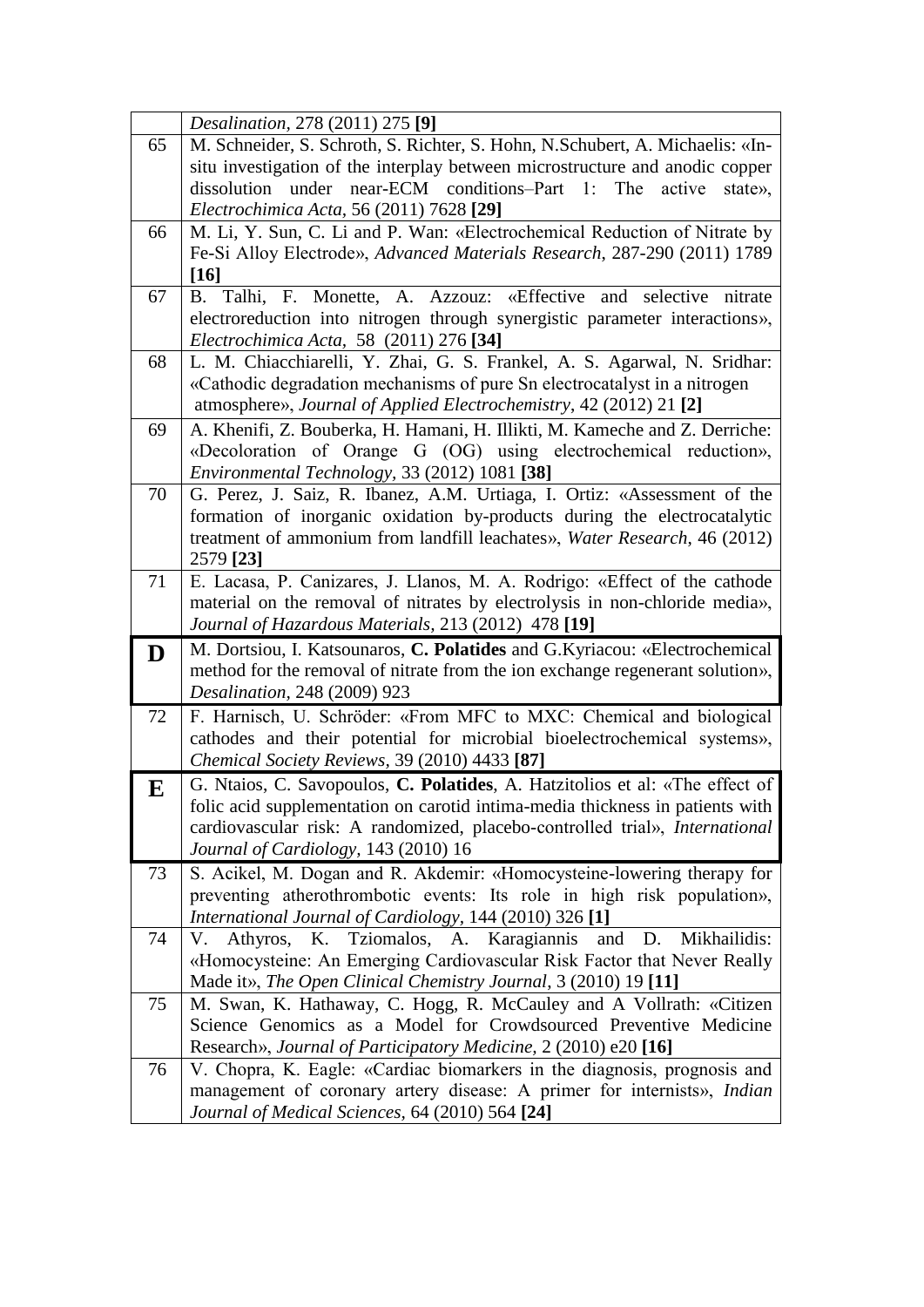| 77 | J. Durga, M. L. Bots, E. G. Schouten, D. E. Grobbee, F. J. Kok, and P.          |
|----|---------------------------------------------------------------------------------|
|    | Verhoef: «Effect of 3 y of folic acid supplementation on the progression of     |
|    | carotid intima-media thickness and carotid arterial stiffness in older adults», |
|    | American Journal of Clinical Nutrition, 93 (2011) 941 [10]                      |
| 78 | X. Qin, M. Xu, Y. Zhang, J. Li, X. Xu, X. Wang, X. Xu: «Effect of folic acid    |
|    | supplementation on the progression of carotid intima-media thickness: A         |
|    | meta-analysis of randomized controlled trials», Atherosclerosis, (2012) [12]    |
| 79 | T. Vacek, J. Vacek, S. Tyagi: «Mitochondrial mitophagic mechanisms of           |
|    | myocardial matrix metabolism and remodelling», Archives of Physiology and       |
|    | <i>Biochemistry</i> , 118 (2012) 31 [106]                                       |
| 80 | X. Qin, M. Xu, Y. Zhang, J. Li, X. Xu, X Wang, X. Xua, Y. Huo: «Effect of       |
|    | folic acid supplementation on the progression of carotid intima-media           |
|    | thickness: A meta-analysis of randomized controlled trials», Atherosclerosis,   |
|    | 222 (2012) 307 [12]                                                             |
| F  | I. Katsounaros, M. Dortsiou, C. Polatides S. Preston T. Kypraios and G.         |
|    | Kyriacou: «Reaction pathways in the electrochemical reduction of nitrate on     |
|    | tin», Electrochimica Acta, 71 (2012) 270                                        |

| Δ/A | Πλήθος Αναφορών | h index                  |
|-----|-----------------|--------------------------|
|     | 37              |                          |
|     |                 |                          |
|     |                 |                          |
|     |                 | $\leftarrow$ h index = 4 |
|     |                 |                          |
|     |                 |                          |

# ΣΥΝΟΛΙΚΟ **IMPACT FACTOR ΕΤΕΡΟΑΝΑΦΟΡΩΝ**

| A/A            | Δημοσίευση                                                                                                                                                                                                            | Impact<br><b>Factor</b><br>(2010) | Αναφορές |
|----------------|-----------------------------------------------------------------------------------------------------------------------------------------------------------------------------------------------------------------------|-----------------------------------|----------|
| $\mathbf{1}$   | C. Polatides and G. Kyriacou: «Electrochemical<br>reduction of nitrate ion on various cathodes - reaction<br>kinetics on bronze cathode», Journal of Applied<br>Electrochemistry, 35 (2005) 421.                      | 1,494                             | 20       |
| $\overline{2}$ | C. Polatides, M. Dortsiou and G. Kyriacou:<br>«Electrochemical removal of nitrate from aqueous<br>solution by pulsing potential electrolysis», <i>Electrochimica</i><br>Acta, 50 (2005) 5237.                         | 3,642                             | 19       |
| 3              | I. Katsounaros, D. Ipsakis, C. Polatides and G. Kyriacou:<br>«Efficient electrochemical reduction of nitrate to nitrogen<br>on tin cathode at very high cathodic potentials»,<br>Electrochimica Acta, 52 (2006) 1329. | 3,642                             | 32       |
| $\overline{4}$ | M. Dortsiou, I. Katsounaros, C. Polatides and G.<br>Kyriacou: «Electrochemical method for the removal of<br>nitrate from the ion exchange regenerant solution»,<br><i>Desalination, 248 (2009) 923.</i>               | 1,851                             |          |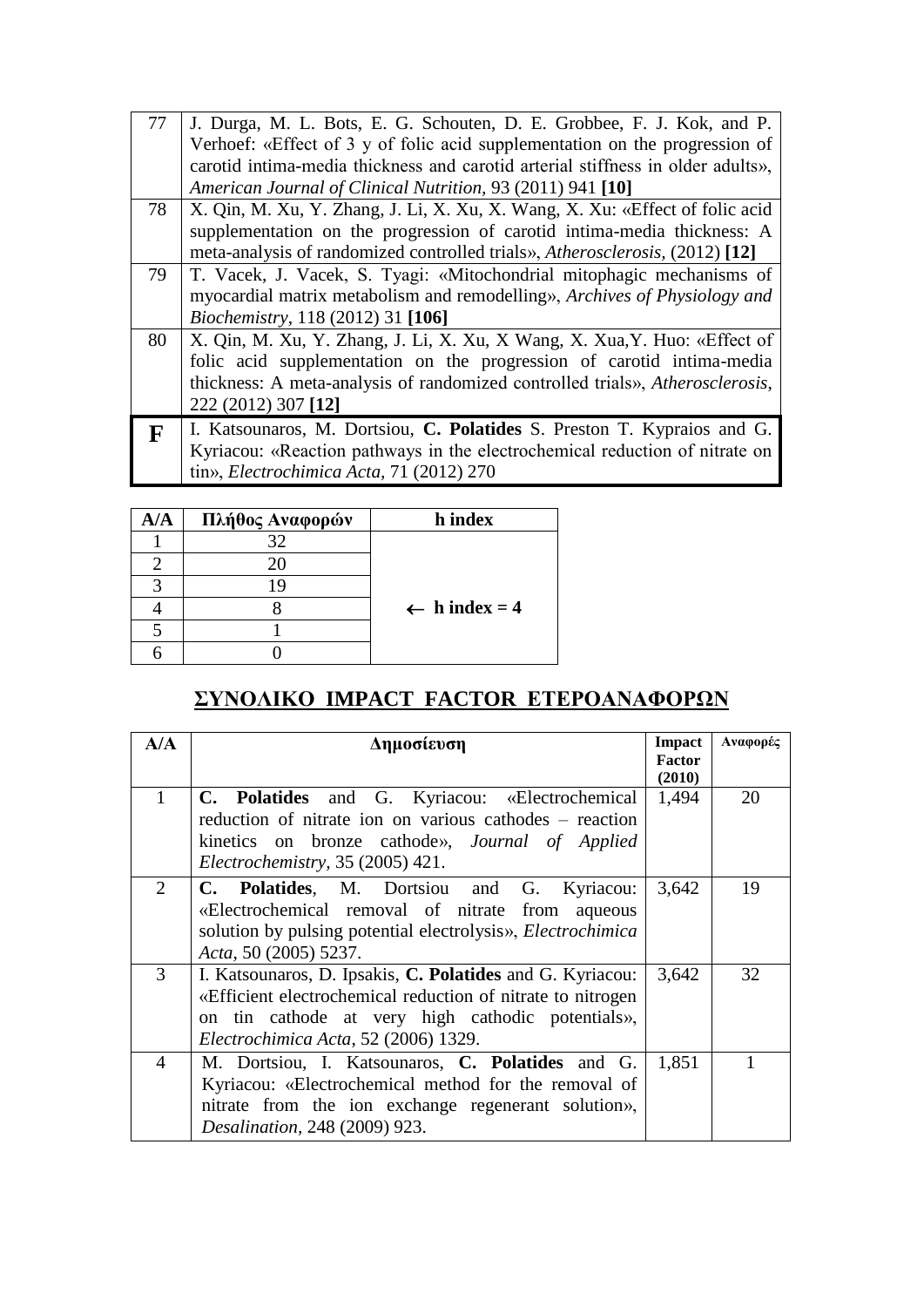| 5 | G. Ntaios, C. Savopoulos, D. Karamitsos, I. Economou,          | 6,802  | 8  |
|---|----------------------------------------------------------------|--------|----|
|   | E. Destanis, I. Chryssogonidis, I. Pidonia, P. Zebekakis,      |        |    |
|   | C. Polatides, M. Sion, D. Grekas, A. Hatzitolios, «The         |        |    |
|   | effect of folic acid supplementation on carotid intima-        |        |    |
|   | media thickness in patients with cardiovascular risk: A        |        |    |
|   | randomized, placebo-controlled trial», International           |        |    |
|   | Journal of Cardiology, 143 (2010) 16.                          |        |    |
| 6 | I. Katsounaros, M. Dortsiou, C. Polatides S. Preston T.        | 3.642  |    |
|   | Kypraios and G. Kyriacou: «Reaction pathways in the            |        |    |
|   | electrochemical reduction of nitrate<br>$\lim_{\lambda}$<br>on |        |    |
|   | Electrochimica Acta, 71 (2012) 270.                            |        |    |
|   |                                                                | 21,073 | 79 |

#### **ΚΡΙΤΗΣ ΣΤΑ ΕΠΙΣΤΗΜΟΝΙΚΑ ΠΕΡΙΟΔΙΚΑ**

1) Water Science and Technology

2) Environmental Technology

#### **ΒΙΒΛΙΟΓΡΑΦΙΚΕΣ ΑΝΑΦΟΡΕΣ ΣΕ ΛΙΛΑΚΤΟΡΙΚΕΣ ΛΙΑΤΡΙΒΕΣ**

1) **N. Wehbe**: «Deditrification de l'eau potable en reacteur catalytique membranaire et photocatalytique», PhD Thesis, Department of Chemistry, University of Lyon, France 2008.

2) **N. Aouina**: «Réduction électrochimique des ions nitrate et nitrite sur électrode de cuivre, en milieu neutre: Apport à la compréhension du mécanisme réactionnel», PhD Thesis, Université Pierre & Marie Curie - Paris 6, France 2008.

3) **M. Gonta**: «Transformations of nitrates, nitrites, N-nitrosamines formation and utilization of inhibitors in redox processes», PhD Thesis, State University of Moldova, Chişinău 2008.

4) **N. B. Rabanal**: «Selective hydrogenation catalysts for environmental processes: nitrate and chlorocompounds removal», PhD Thesis, Department of Chemical Engineering, Rovira i Virgili University, Spain 2009.

5) **Ι. Κατσούναρος**: «Ηλεκτροχημική αναγωγή των νιτρικών σε κάθοδο κασσιτέρου – Απομάκρυνση νιτρικών από απόβλητα αναγέννησης ρητινών ιοντοεναλλαγής», Διδακτορική Διατριβή, Τμήμα Χημικών Μηχανικών ΑΠΘ, Θεσσαλονίκη 2009.

6) **Μ. Δόρτσιο**υ: «Ηλεκτροχημική απομάκρυνση των νιτρικών και της αμμωνίας από υδατικά διαλύματα και περιβαλλοντικά δείγματα», Διδακτορική Διατριβή, Τμήμα Χημικών Μηγανικών ΑΠΘ, Θεσσαλονίκη 2009.

7) **A. B. Raut Desai**: «Reduction of perchlorate and nitrate by aluminum activated by pH change and electrochemically induced pitting corrosion», PhD Thesis, Department of Civil Engineering, Texas A&M University, Texas USA 2010.

8) **H. Bougherara:** «La denitrification par l'utilisation d'une culture mixte», PhD Thesis, Department of Chemistry, University of Mentouri-Constantine, Algeria 2010.

9) **S. I. Tănase:** «Cercetări privind proprietăţile magnetice şi de transport dependent de spin ale unor nanostructuri granulare electrodepuse», PhD Thesis, Department of Physics, University of Iasi, Romania 2011.

10) **E. Turunç:** «Reduction of nitrate on copper and modified copper electrodes», PhD Thesis, Department of Chemistry, University of Mersin, Turkey 2011.